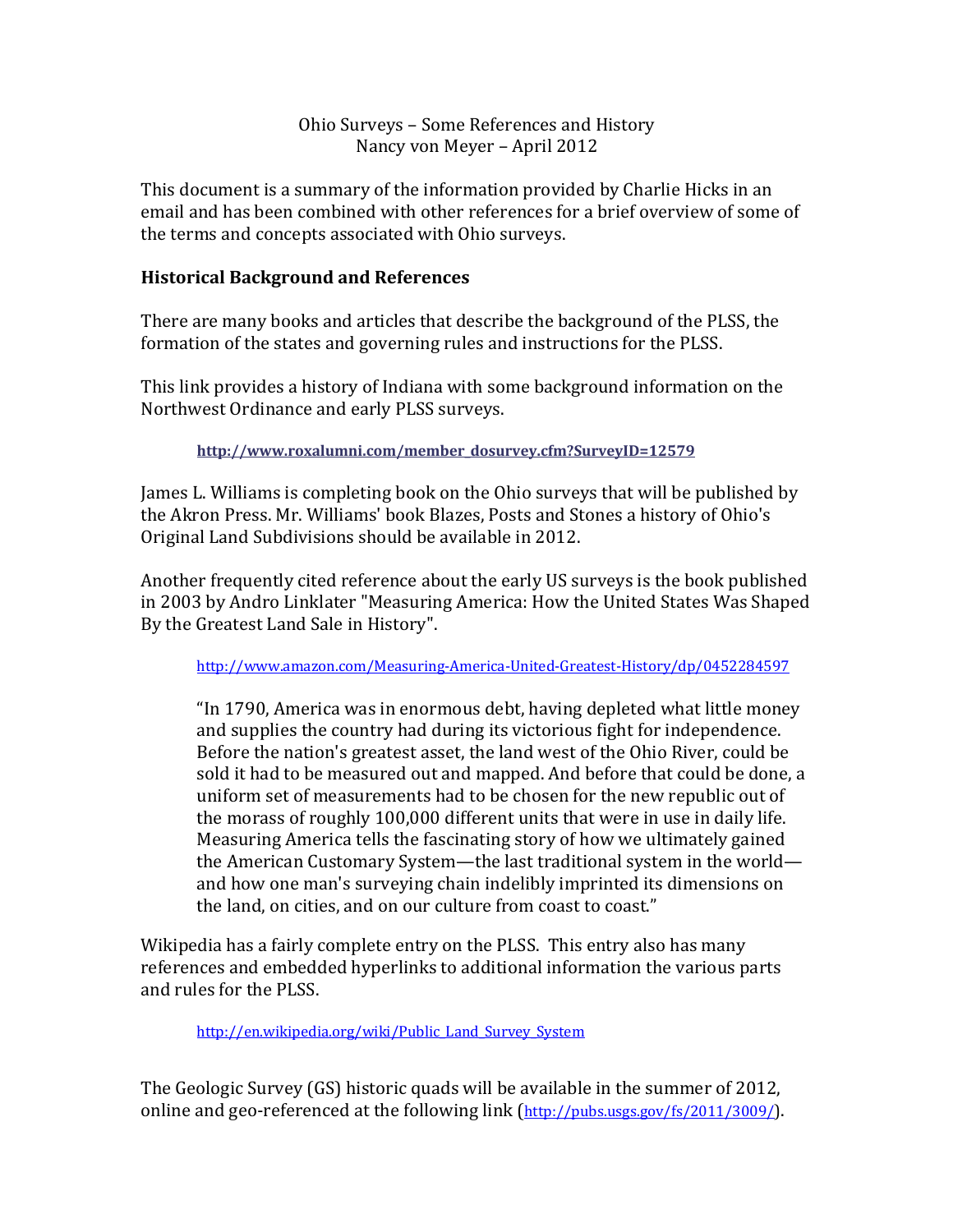The older quadrangle maps show PLSS lines with lots of detail on the map and in the margin. 

The Ohio Lands Book, published by the Ohio State Auditor and written by Dr. George W. Knepper Burke is in the fifth edition. It is available as a pdf at this link (http://www.auditor.state.oh.us/publications/general/ohiolandsbook.pdf).

For many researchers Christopher Sherman's book is the seminal reference on the history of the Ohio Surveys. Christopher E. Sherman, 1925, Original Ohio Land Subdivisions, (reprinted 1991), Ohio Department of Natural Resources, Division of Geological Survey. This book has been digitized in Google books and includes a wall size map of the original land areas of Ohio.

The American Surveyor published an article by John E. Dailey in December 2004 that has some interesting graphics and a good general background on the Ohio lands surveys

http://www.theamericansurveyor.com/PDF/TheAmericanSurveyor\_FabricOfSurveyingOhio\_Decem ber2004.pdf

Other comprehensive references include the following

Thrower, Norman J. W., 1966, Original Survey and Land Subdivision, Chicago: Rand McNally, for the Association of American Geographers, Monograph 4.

White, C. Albert, 1982, A History of the Rectangular Survey System, BLM, Washington: Government Printing Office.

### **PLSS and Survey Systems (non-PLSS) in Ohio**

The Public Land Survey System (PLSS) areas of the United States are lands that were at one time in the public domain and whose survey was controlled and directed by the United States. There are thirty public domain states with Ohio being the testing ground for the development of the PLSS components and surveying rules.

There are many named areas for the Ohio Surveys. Some of these names reflect the intended purpose of the land, some reflect the method of acquisition and others reflect the survey instruction reference system for either the survey or numbering of areas in the surveys. Figure 1 is an overview of these named areas.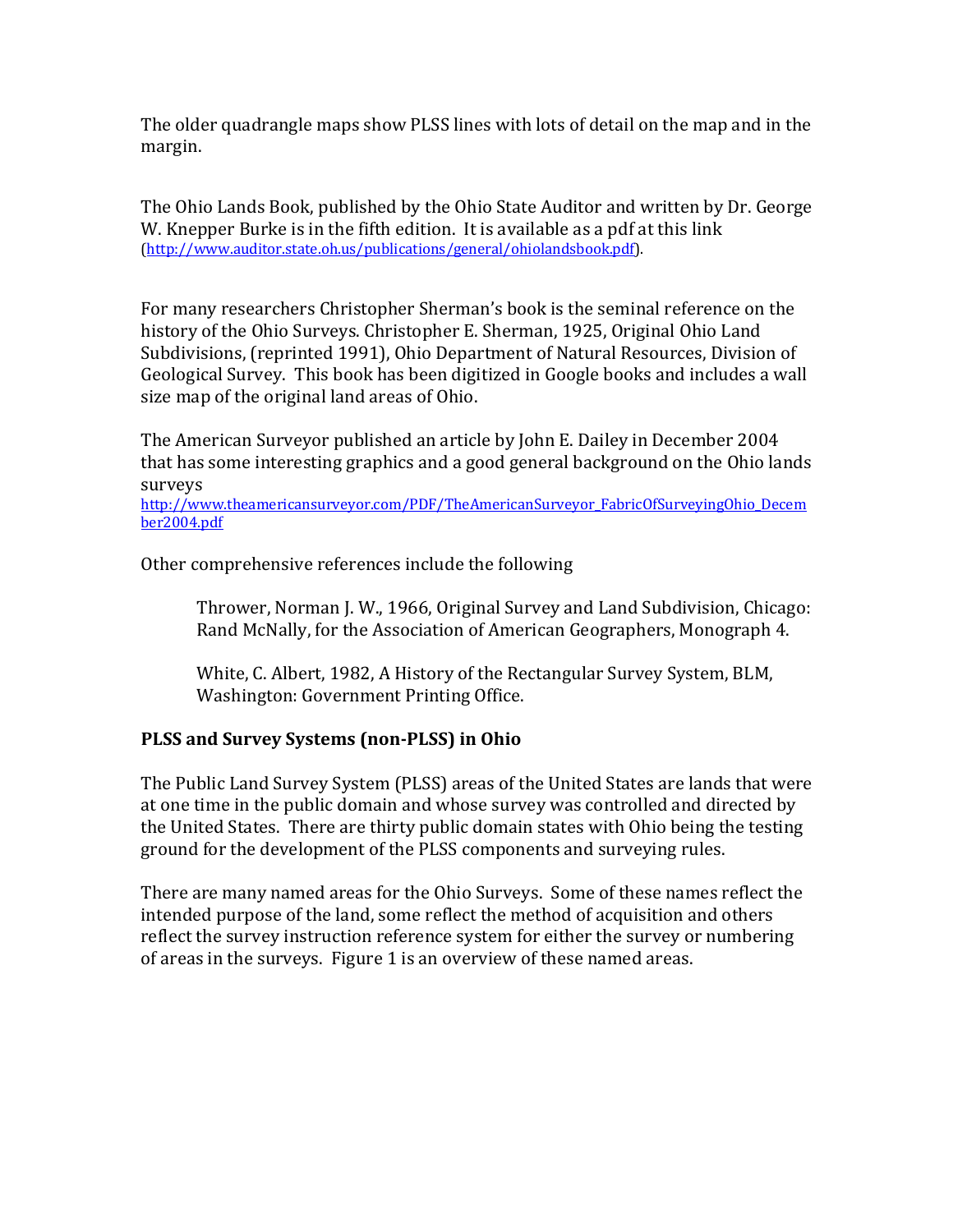

#### *PLSS Areas*

Old Seven Ranges; a.k.a., the Original Seven Ranges; Seven Ranges; First Seven Ranges.

This is a PLSS area and represents the first PLSS surveys in the US. The Townships and ranges in this area are numbered from the Ohio River and this area is identified as one of the "Ohio River base" PLSS areas.

Congress Lands North of the Old Seven Ranges; a.k.a., Congress Lands of Northeastern Ohio; Congress Lands 1799-1804.

This is a PLSS area. The Townships and Ranges are numbered from the Ohio River and are identified as one of the "Ohio River base" PLSS areas.

Congress Lands East of the Scioto River; a.k.a. East of the Scioto; Congress Lands 1798-1802; Congress Lands 1795-1802).

This is a PLSS area. The Townships and Ranges are numbered from the Ohio River and are identified as one of the "Ohio River base" PLSS areas. There is an area within this survey that references the Scioto River with three smaller surveys. These include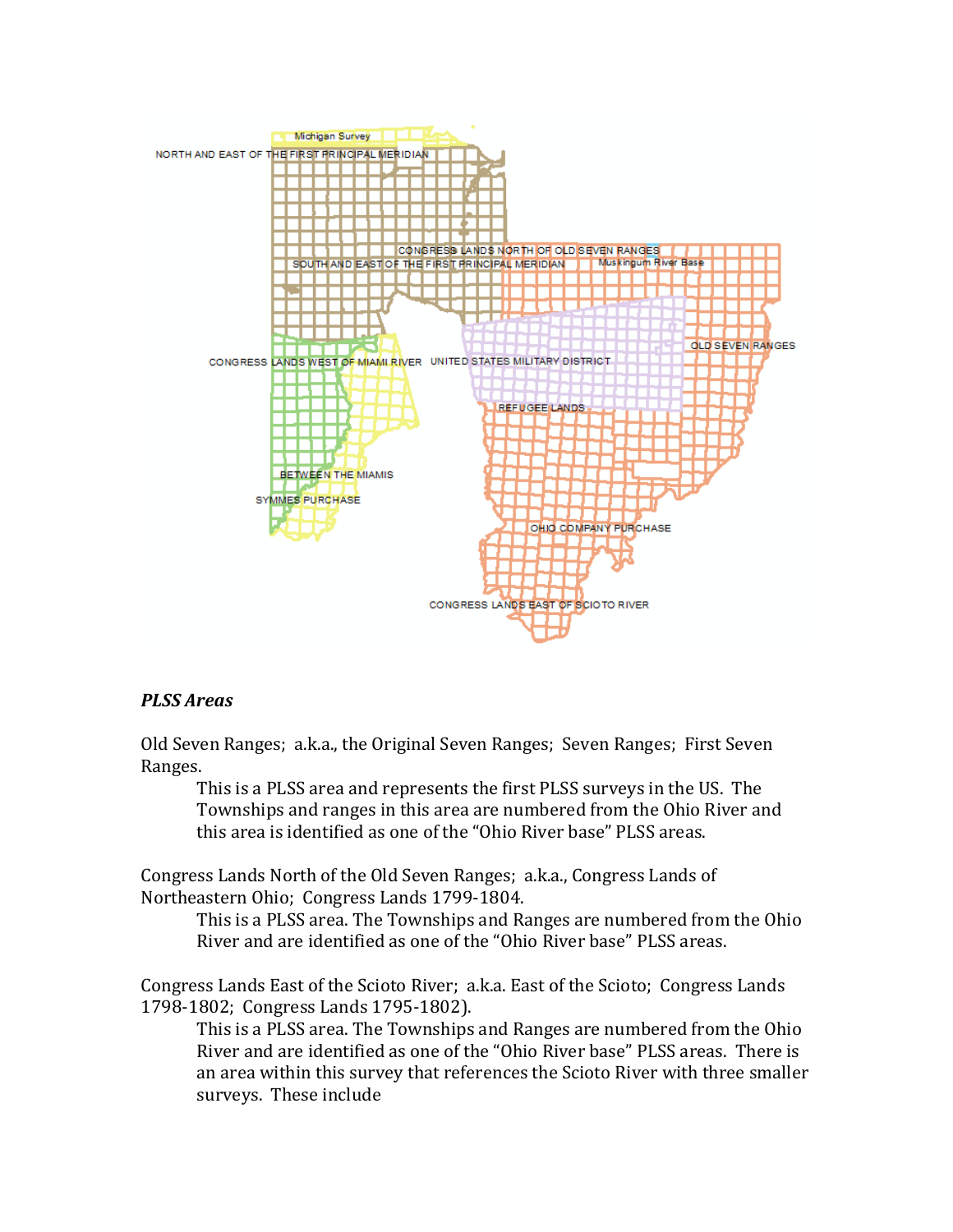(1) Langham's Survey as "land lines based on Ohio River base" (2) Worthington's Survey as "land lines based on first Scioto River base" (2) Mathew's Survey as "land lines based on second Scioto River base." For the Mathew's Survey for township XIII, the note was "land lines based on third Scioto River base."

These areas are numbered from the Ohio river and the duplicate and triplicate numbering are handling in the duplicate (or replicated) township numbering in the Cadastral data Content Standard.

Between the Miamis -- North of Symmes Purchase; a.k.a., Congress Lands Between the Miamis; Congress Lands East of the Miami River; Congress Lands 1802-1805; also T. E. of Riv. (for "Townships East of River"). The combination of this public survey area with the adjacent Symmes Purchase makes up the Between the Miami Rivers Survey, a.k.a. Between the Miamis.)

This is a PLSS area. The Townships and Ranges are numbered from the Miami River. The Townships are numbered east and ranges north. There are also several duplications in the township numbering in this area.

West of the Great Miami; a.k.a., East of the First Meridian Survey; Miami River Survey; Congress Lands West of the Miami River; Congress Lands 1798-1801; West of Miamis; also T. N. of Riv. (for "Townships North of River" I assume). This area, along with an adjacent piece of Indiana, is also known as Congress Lands - First Meridian Survey.

This is a PLSS Area. The ranges in area are numbered from the First Meridian, which is also the Ohio-Indiana State Line but the Township numbering is from the Miami River. This is most noticeable in the northern part of this area. For simplicity the reference for this PLSS area has been described as the First Meridian.

Congress Lands; a.k.a., Congress Lands Based on the First Principal Meridian; Northwestern Ohio and the South and East of First Principal Meridian; a.k.a., Congress Lands 1819; South and East; South and East Governed by the First Principal Meridian and Base Line; East and South of the 1st Principal Meridian Survey; Congress Lands South and East.

This is a PLSS area. The Townships and Ranges are referenced to the First Principal meridian.

North and East of First Principal Meridian; a.k.a., Congress Lands 1820-1821; North and East; East and North of the 1st Principal Meridian Survey; Congress Lands North and East.

This is a PLSS area. The Townships and Ranges are referenced to the First Principal meridian.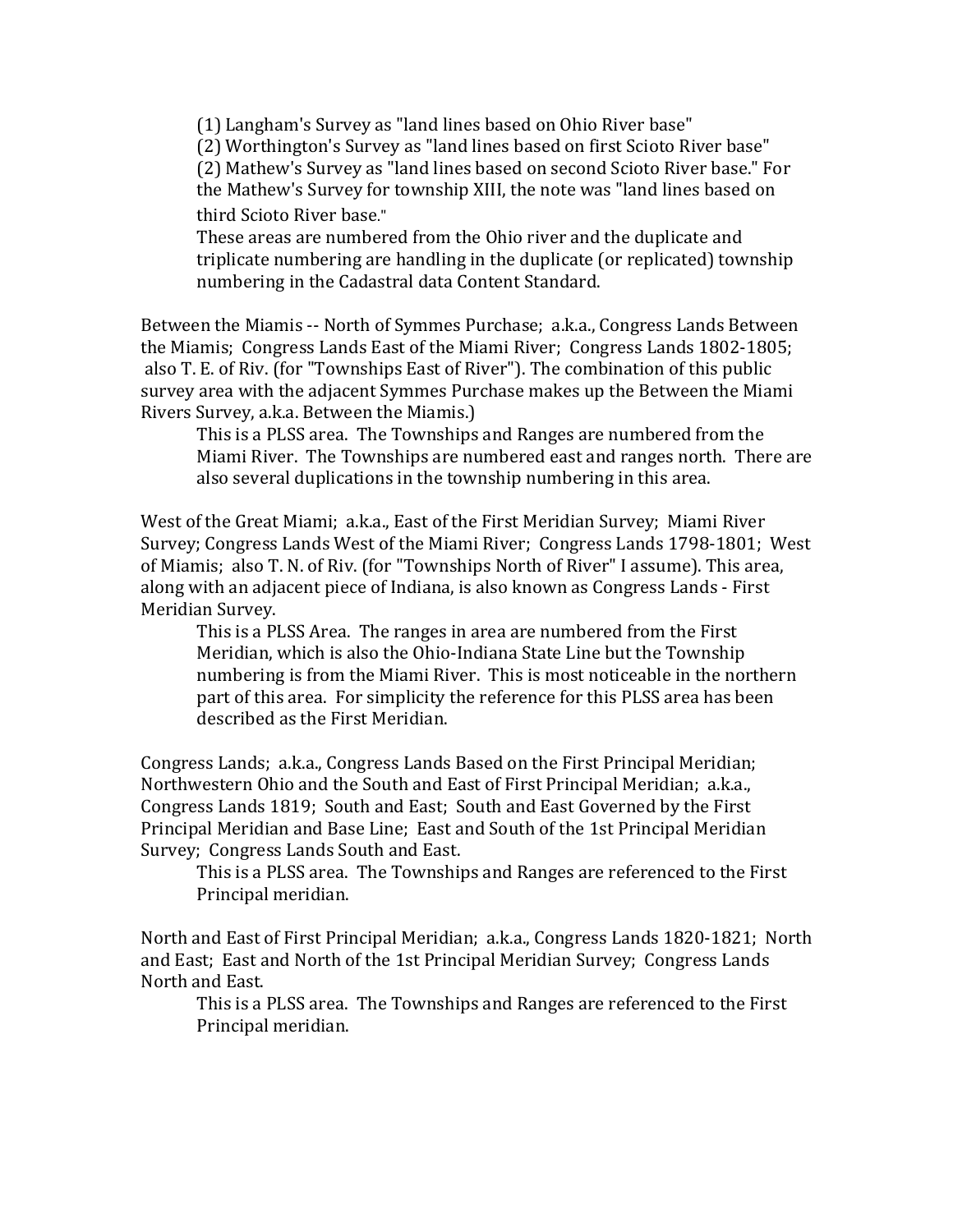Some Ohio PLSS maps just label all the areas listed above as "Congress Lands" or "US Congress Lands" or "Congress Lands by Greenville Treaty". Some sources consider all of Ohio, except the Connecticut Western Reserve, to be Congress Lands.

The Ohio Company Purchase; a.k.a., Ohio Company Land. This includes "First Ohio Company Purchase" and "Second Ohio Company Purchase."

This is a PLSS area. The Townships and Ranges are numbered from the Ohio River and are identified as one of the "Ohio River base" PLSS areas.

# *Survey Systems – Non-PLSS Areas*

The original survey systems in Ohio that were not part of the PLSS are lands that were either occupied prior to survey, were claimed by colonies or set aside as grants of land. The grants of land in Ohio are not the same as the Land Grants in the western states, which were lands owned by foreign entities.



Some of the larger survey areas include the following.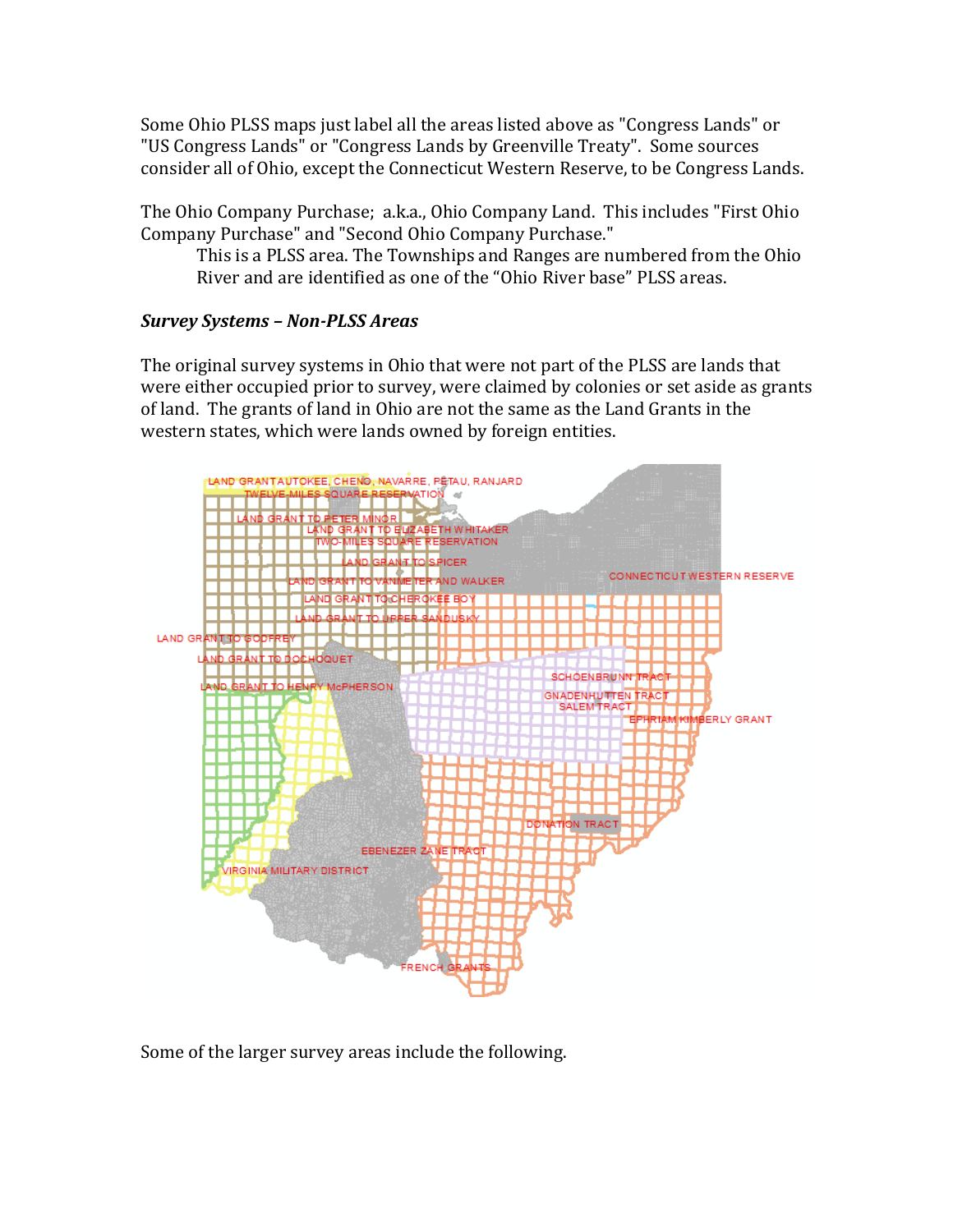The Fire Lands; a.k.a., Firelands; Fire Lands of the Connecticut Western Reserve; Sufferers Lands. This is an area contained entirely within the Connecticut Western Reserve (a.k.a., Western Reserve; Connecticut Land Company; the Reserve; New Connecticut). Some Ohio PLSS maps (including the original Sherman map) show the entire area as simply the Connecticut Western Reserve. A few maps have the Fire Lands as an area distinct from the Connecticut Western Reserve (CWR).

The Connecticut Western Reserve; a.k.a., Western Reserve; Connecticut Land Company; the Reserve; New Connecticut.

The Twelve Mile Square Reserve; a.k.a., Twelve-Mile Square Reservation.

The Refugee Tract; a.k.a., Refugee Lands.

At the end of the Revolution, the newly created United States found itself with an unpaid army and a lot of very large debts. And while the new country had little money, it had a lot of land. So the new country took the obvious course and paid its soldiers and creditors in land and then offered much of what remained for sale. It was the promise of that new and inexpensive land that drew people like David Nelson and his family to Ohio.

At length they found it along Alum Creek in what then was called the Refugee Tract. Set aside for people from Nova Scotia who had lost land because of their loyalty to the American Revolution, the tract began at the Scioto River and ran east between what is now Fifth Avenue and Refugee Road.

After the claims of the refugees were settled, the balance of the tract was made available in open sale. David Nelson and his family acquired some of these lands along Alum Creek.

U.S. Military District; a.k.a., U.S. Military Survey; U.S. Military Reserve; U.S. Military Lands.

Virginia Military District; a.k.a., Virginia Military Survey; Virginia Military Reserve

There are also other non-PLSS grants of lands including the Two Mile Reservation, The Donation Tract, French Long Lots and numerous smaller individual grants identified by the original grantee or pre-survey settlement land owner.

### **State of Ohio Digital Survey and PLSS Data Set**

A poster of the Ohio surveys was developed by James McDonald, Joseph G. Wells, James W. Wright, Christian D. Steck, Lawrence H. Wickstrom, Brian D. Gara, and Lap Van Nguyen with cartography by Donovan M. Powers. The poster is available at this link.

http://www.ohiodnr.com/geosurvey/pub/dms/dms\_mg02/tabid/7238/Default.aspx